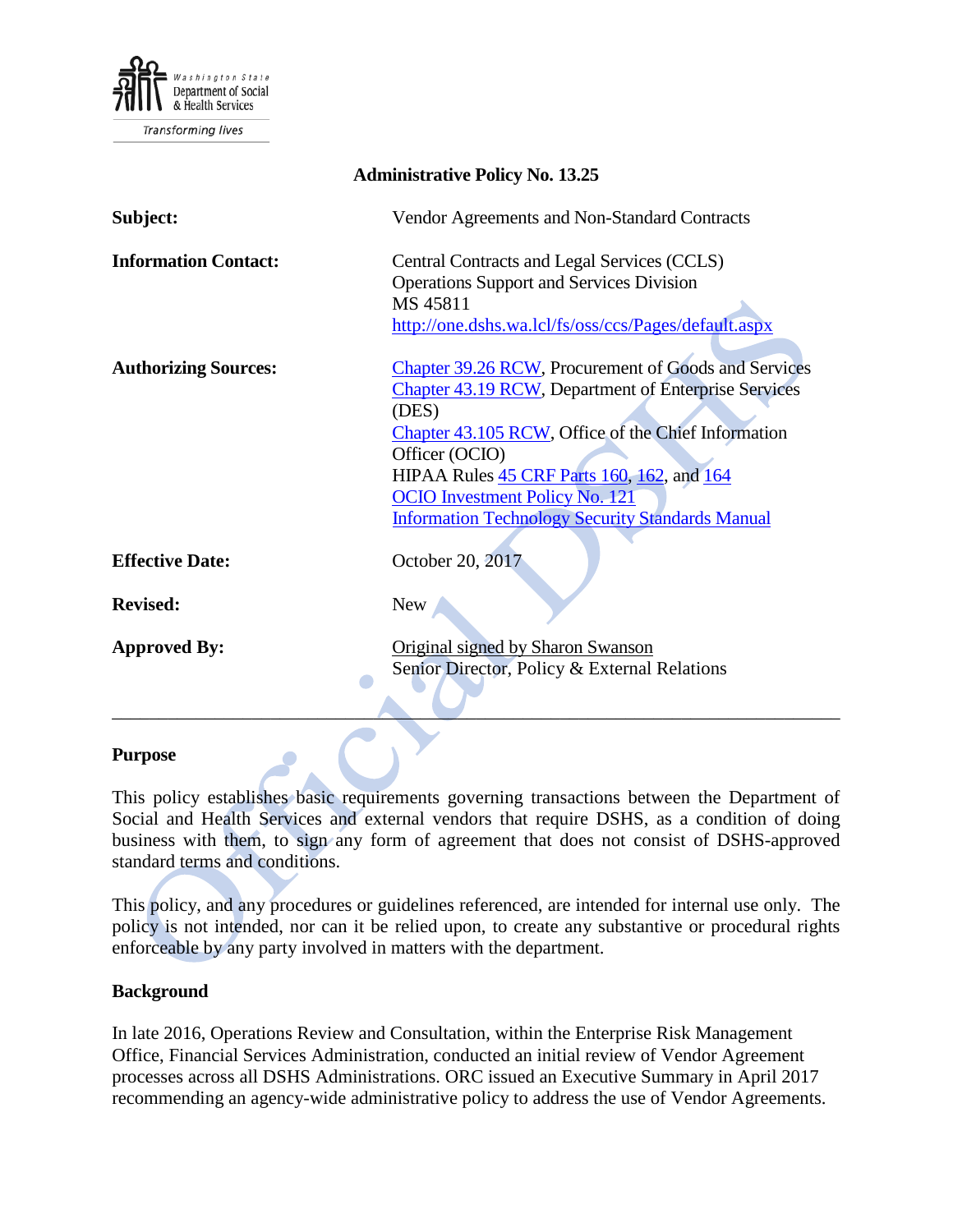Existing DSHS [Administrative Policy 13.10](http://one.dshs.wa.lcl/Policies/Administrative/DSHS-AP-13-10.pdf) requires that all DSHS contracts be created in the Agency Contracts Database using a standard contract format with approved terms and conditions designed to minimize and mitigate the Department's exposure to certain contract risks. Vendor Agreements are those agreements presented to DSHS by vendors who condition doing business with them on DSHS's acceptance of the vendor's own terms and conditions. Because Vendor Agreements, by definition, do not comply with the requirement in Administrative Policy 13.10 to create all DSHS contracts in the ACD on approved contract formats, Central Contracts and Legal Services is establishing this policy to better manage and mitigate the risks associated with entering into such agreements.

## **Scope**

This policy applies to all employees and organizational units of the Department of Social and Health Services in the conduct of actions subject to the "Authorizing Sources" listed above, including:

- Vendor Agreements and Non-Standard Contracts for information technology goods and services, including licensing and software maintenance agreements
- Vendor Agreements and Non-Standard Contracts for other goods and services

## **Additional Guidance**

- [Administrative Policy 13.10, Central Contracts and Legal Services](http://one.dshs.wa.lcl/Policies/Administrative/DSHS-AP-13-10.pdf)
- [Administrative Policy 13.11, Monitoring Contractor Performance](http://one.dshs.wa.lcl/Policies/Administrative/DSHS-AP-13-11.pdf)
- [Administrative Policy 13.12, Competitive Solicitations and Procurements](http://one.dshs.wa.lcl/Policies/Administrative/DSHS-AP-13-12.pdf)
- [Administrative Policy 13.13, Insurance Requirements for Contracts](http://one.dshs.wa.lcl/Policies/Administrative/DSHS-AP-13-13.pdf)
- [Administrative Policy 13.16, Performance-Based Contracting](http://one.dshs.wa.lcl/Policies/Administrative/DSHS-AP-13-16.pdf)
- [Administrative Policy 13.23, Identifying Business Associates](http://one.dshs.wa.lcl/Policies/Administrative/DSHS-AP-13-23.pdf) and Business Associate **[Agreements](http://one.dshs.wa.lcl/Policies/Administrative/DSHS-AP-13-23.pdf)**
- [The DSHS Guide to Contracting](http://one.dshs.wa.lcl/FS/OSS/CCS/Pages/Guide.aspx)
- **[DSHS Annual Purchasing Delegation Memo](http://one.dshs.wa.lcl/FS/OSS/CPU/Purchasing/Documents/Annual.Delegation.Memo.pdf)**
- [CCLS ACD Process for Recording Vendor Agreements](http://one.dshs.wa.lcl/FS/OSS/CCS/ACD/Documents/OutsideVendorAgreementProcess_ACD_5-31-2016.docx)
- [CCLS Vendor Agreement Review Form](http://one.dshs.wa.lcl/FS/OSS/CCS/Documents/CCLS%20Vendor%20Agreement%20Form.docx)

## **Definitions**

**Administration** means the responsible Department administration, division, office, program, or similar organizational entity. As used in this policy, "Administration" includes Consolidated Institutional Business Services when CIBS is acting on behalf of a CIBS-Supported Facility.

**Agency Contracts Database (ACD)** is the system used by DSHS for producing, tracking, and monitoring all DSHS client service contracts, data sharing agreements, Interlocal (interagency) and Intergovernmental agreements, and all contracts for goods and services (other than Purchase Orders for Operational goods and services addressed by [Administrative Policy 13.08\)](http://one.dshs.wa.lcl/Policies/Administrative/DSHS-AP-13-08.pdf).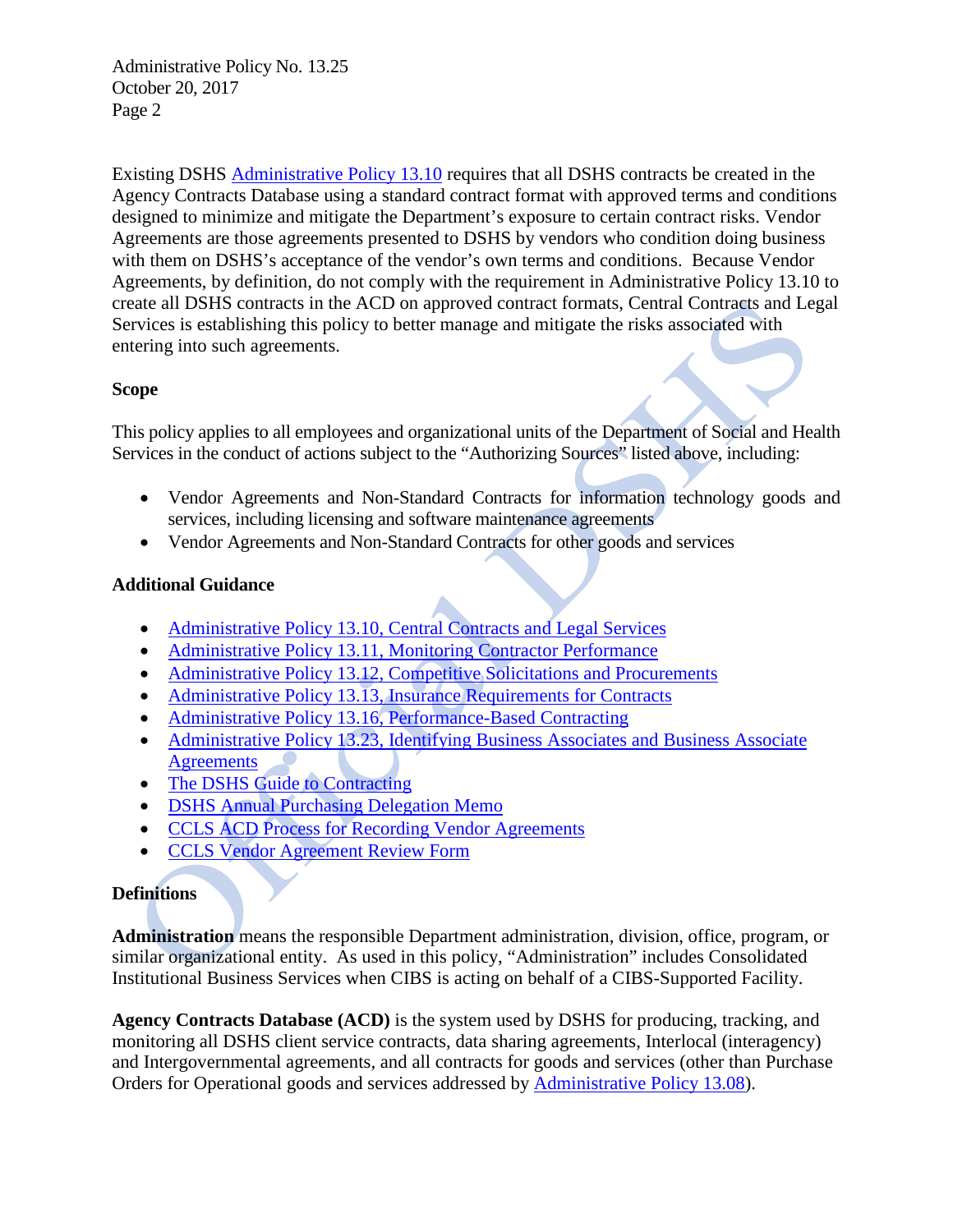**Central Contracts and Legal Services (CCLS)** means the contracting authority for the Department of Social and Health Services. Organizationally, it is in the Operations Support and Services Division of the Financial Services Administration. [DSHS Administrative Policy 13.10](http://one.dshs.wa.lcl/Policies/Administrative/DSHS-AP-13-10.pdf) charges CCLS with responsibility for establishing and maintaining statewide Department policies and procedures governing all contracts for the Department.

**Consolidated Institutional Business Services (CIBS)** means the organization aligned under the Financial Services Administration that serves as the business office providing financial services, logistics services and business services for DSHS facilities (CIBS-Supported Facilities) under the organizational management of other DSHS Administrations.

The **CIBS-Supported Facilities** include: Western State Hospital, Child Study and Treatment Center and Eastern State Hospital under the Behavioral Health Administration; Special Commitment Center, Echo Glen Children's Center and Naselle Youth Camp under the Rehabilitation Administration; Fircrest School RHC, Rainier School RHC, Lakeland Village RHC and Yakima Valley School RHC under the Developmental Disabilities Administration. CIBS contracts staff have been appointed as Key Contract Coordinators for all BHA facilities, as well as for Fircrest and Rainier Schools, and the Special Commitment Center.

**Contract** means a legally enforceable agreement for goods and/or services, including information technology services.

**Contract Format** means an electronic or hard copy contract template developed and/or approved by CCLS. A contract format includes but is not limited to: data elements with general information (for example, the name of the contractor, start and end dates of the contract, and the total maximum consideration of the contract), general terms and conditions, and special terms and conditions. All approved contract formats are available in the ACD for use by authorized staff.

**Division Director** means the DSHS Division Director, or functional equivalent, with managerial oversight authority and responsibility for contracting staff and processes in a given Administration. For CIBS-Supported Facilities, authority for managerial oversight rests with the applicable facility's Chief Executive Officer or Superintendent.

**End User License Agreement** or **Click-Through Agreement** means an agreement that is entered into when an individual user is required to indicate his or her acceptance of the vendor's electronically presented terms and conditions by checking or "clicking," via mouse or keyboard entry or voice command, an on-screen box, button or other graphic marked with words or other indicia that indicate the user's acceptance and agreement.

**Key Contract Coordinator** means the individual(s) designated by the Division Director responsible for contracting in a given Administration to be the liaison between the Administration or CIBS-Supported Facility and CCLS. The Key Contract Coordinator has specific, direct responsibilities for DSHS contracting processes that are identified under [Administrative Policy 13.10.](http://one.dshs.wa.lcl/Policies/Administrative/DSHS-AP-13-10.pdf)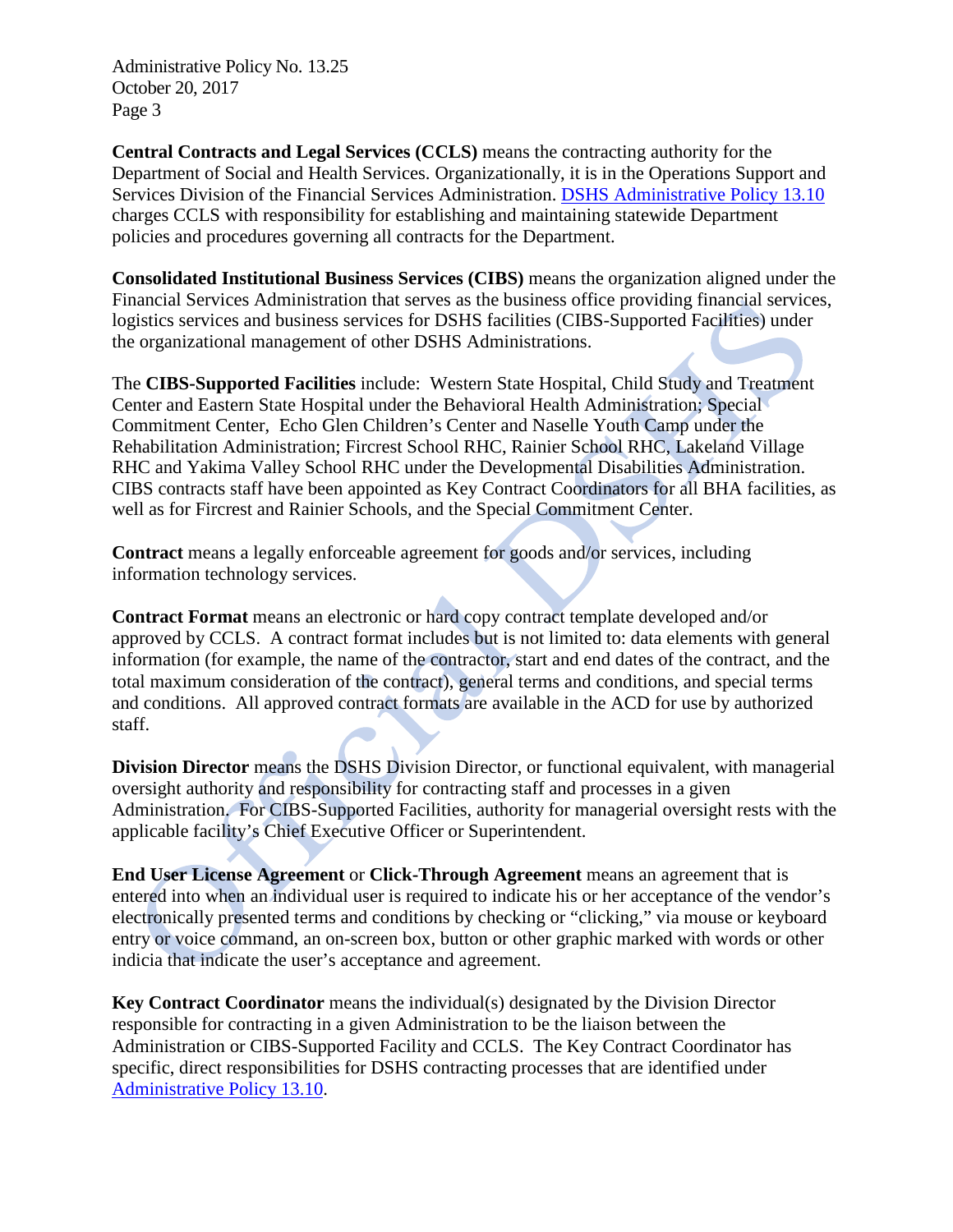**Protected Health Information (PHI)** means individually identifiable health information about a client that is transmitted or maintained by a DSHS Health Care Component in any form or medium. PHI includes demographic information that identifies the individual or about the individual on which basis it is reasonable to believe the information could be used to identify the individual. Individually identifiable health information in DSHS records about an employee, or others who are not clients, is not Protected Health Information. See [DSHS Administrative Policy](http://one.dshs.wa.lcl/Policies/Administrative/DSHS-AP-05-03.pdf)  [5.03](http://one.dshs.wa.lcl/Policies/Administrative/DSHS-AP-05-03.pdf) for provisions relating only to PHI of clients.

**Purchase Order** means a standard TRACKS-generated ordering document that includes standard DSHS-approved Purchase Order terms and conditions. Purchase Orders serve as contracts governing the transactions they cover. When a DSHS Purchase Order is accompanied by a vendor agreement with additional terms and conditions beyond those of the Purchase Order, the additional terms and conditions would constitute a Vendor Agreement under this policy.

**Regional Business Center** (**RBC)** means one of the three regional consolidated business organizations within the Financial Services Administration that provide a variety of financial transaction and support services to Administration field offices located throughout the state. Services provided by RBCs may include budget-related functions, accounting, purchasing, employee travel, asset management and time and attendance.

**Signing Authority** means the authority to sign contracts within the scope of this policy or [Administrative Policy 13.10](http://one.dshs.wa.lcl/Policies/Administrative/DSHS-AP-13-10.pdf) on behalf of DSHS.

**Vendor Agreement** and/or **Non-Standard Contract** means a vendor drafted, created, or issued contract or agreement for the purchase of goods and/or services that (1) includes the vendor's own preferred terms and conditions or (2) does *not* include all relevant DSHS standard terms and conditions from an ACD Contract Format. End User License Agreements and Click-Through Agreements that a user must accept prior to installation or download of software or hardware constitute Vendor Agreements. When a DSHS Purchase Order is accompanied by a vendor agreement with additional terms and conditions beyond those of the Purchase Order, the additional terms and conditions also constitute a Vendor Agreement.

## **Policy Requirements**

# **A. Authority to Sign**

No DSHS staff may sign any Vendor Agreements or Non-Standard Contracts on behalf of DSHS except in accordance with this policy. Vendor Agreements and Non-Standard Contracts that do not meet all the requirements outlined below in Section B must be submitted to Central Contracts and Legal Services, in accordance with Section E below, for review and signature.

### **B. Administration Authority**

Administrations may enter into and sign Vendor Agreements without prior CCLS review only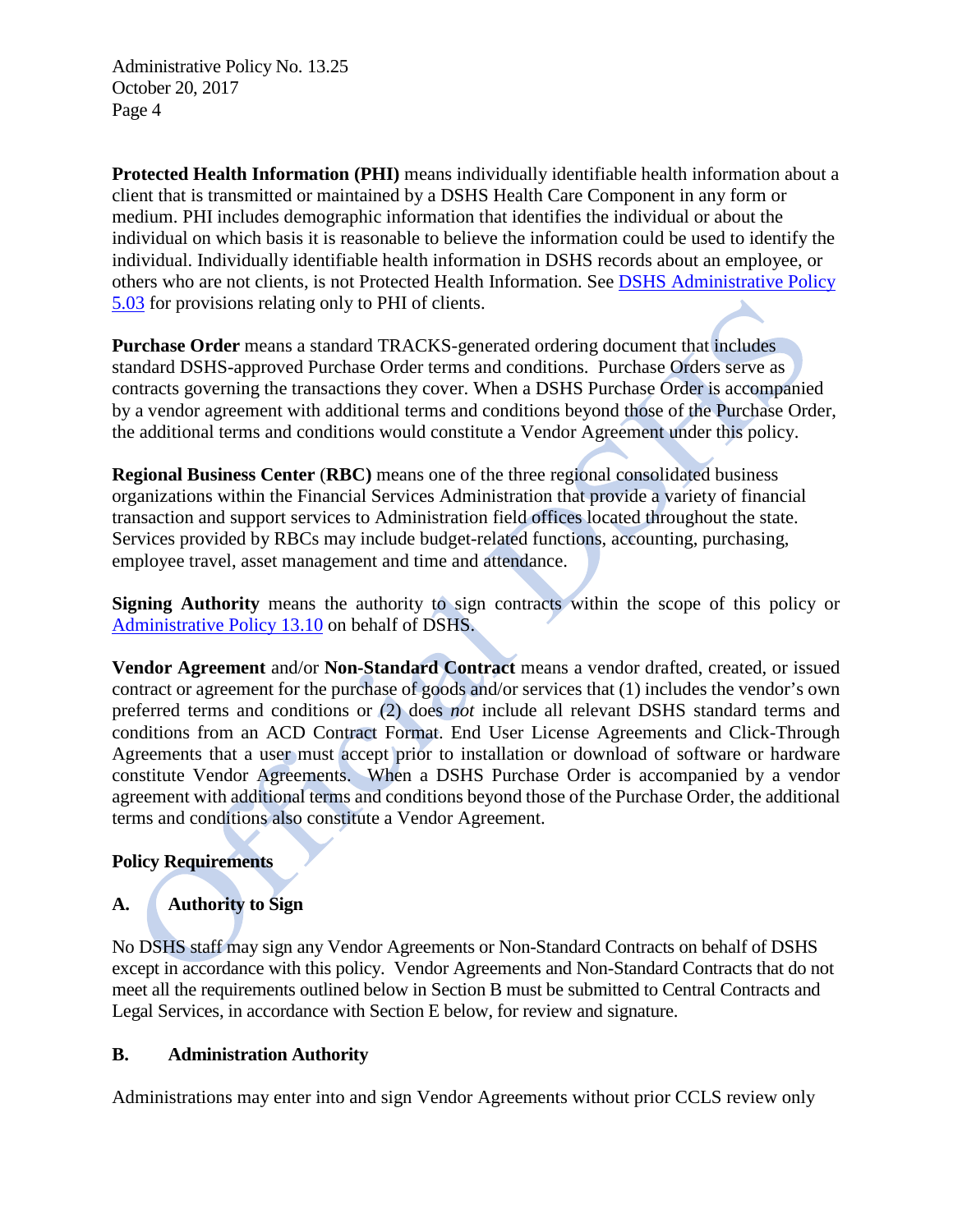when all of the following conditions are met:

- 1. The goods or services covered by the Vendor Agreement were procured in compliance with the relevant competitive solicitation or sole source requirements of [39.26 RCW;](http://app.leg.wa.gov/RCW/default.aspx?cite=39.26)
- 2. The total value of the Vendor Agreement is less than \$50,000;
- 3. The vendor will not have unsupervised access to any DSHS client under the terms of the Vendor Agreement; and
- 4. The vendor will not have access to any Protected Health Information (PHI) under HIPAA or to any other DSHS Category 3 or 4 data (as those categories are defined in the DSHS Information Security Standards Manual).

## **C. Administration Specific Vendor Agreement Policy**

Within one year of the initial effective date of this policy, all Administrations must develop written policies or guidelines to govern the review, execution, management, monitoring, processing, handling and retention of Vendor Agreements and other Non-Standard Contracts.

Administration Vendor Agreement guidelines must include all of the following:

- 1. A process to ensure all Vendor Agreements that are required by this policy to be submitted to CCLS for review are so submitted.
- 2. A process to ensure Administration staff review and conduct an initial risk assessment for all Vendor Agreements they sign.
- 3. A process to ensure notification, when applicable, to the appropriate RBC and CIBS staff when a new vendor agreement is executed by Administration staff.
- 4. Designation of Administration staff tasked with authorization and responsibility for conducting, evaluating and documenting risk assessments on Vendor Agreements.
- 5. Designation of Administration staff who are delegated authority to sign, on behalf of the Administration, or, as applicable, on behalf of the CIBS-Supported Facility, those Vendor Agreements that meet all the requirements above in Section B of this policy.
- 6. Requirement that Administration staff who execute, manage, monitor or track Vendor Agreements must complete appropriate contract training requirements.
- 7. Identification of assigned responsibility, once the agreement has been executed, for managing the Vendor Agreement or Non-Standard Contract and monitoring vendor performance. (For CIBS-Supported Facilities, management, monitoring and tracking of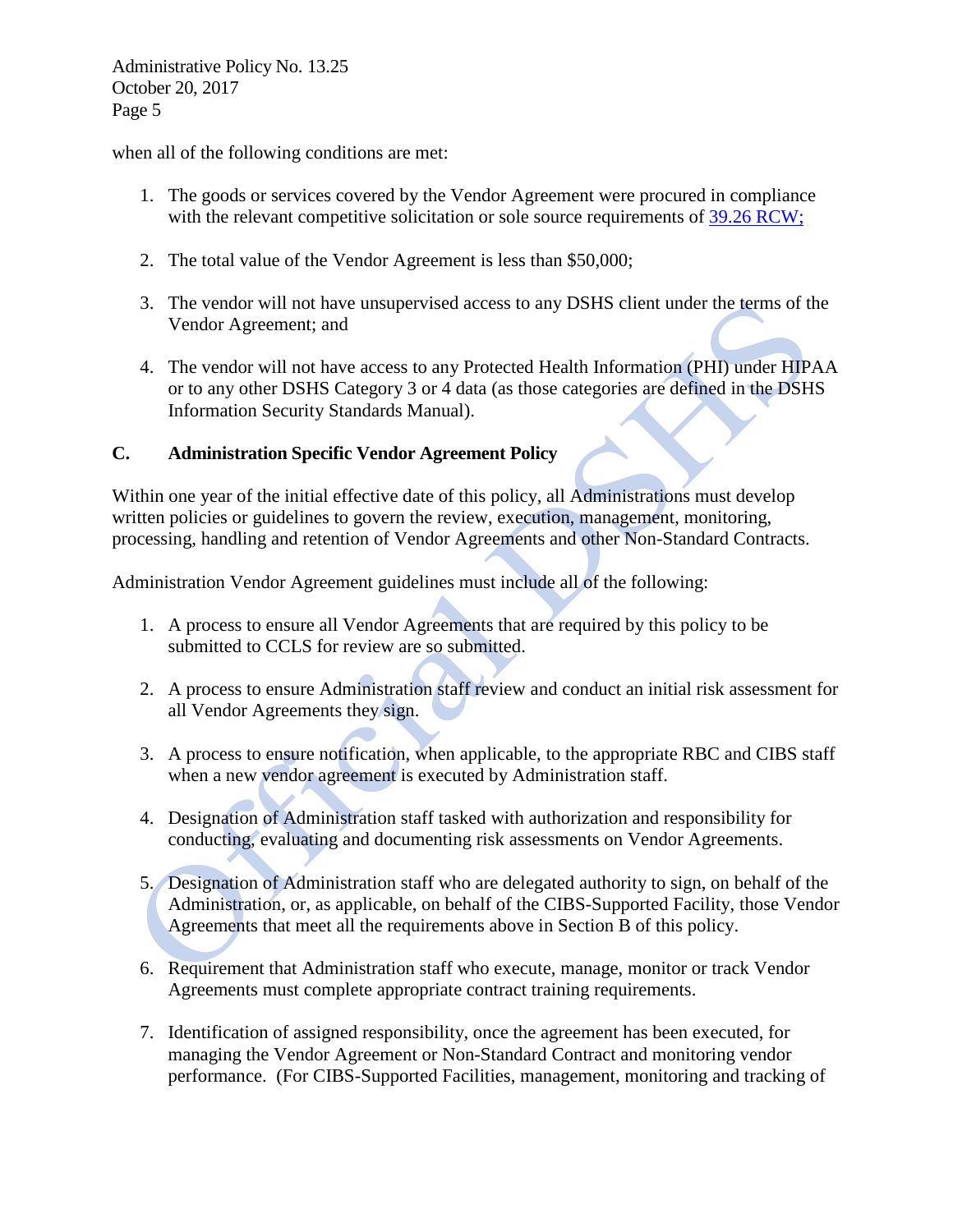> Vendor Agreements will be performed by the facility staff designated to serve as the contract manager.)

8. Identification of assigned responsibility for document retention of Vendor Agreements and risk assessments. For End User License Agreements and Click-Through Agreements, documentation must include the date and source of the Non-Standard Contract as well as a written copy of the agreement.

## **D. Risk Assessments**

Each Administration must define a process within their Vendor Agreement guidelines that ensures adequate consideration and mitigation of the level of risk exposure associated with each Vendor Agreement, particularly under any of the following circumstances:

- 1. DSHS is sharing data of any kind under the agreement.
- 2. Vendor will have access to DSHS systems.
- 3. DSHS obligations under the agreement are unclear or ambiguous.
- 4. Vendor requires DSHS to treat its Vendor Agreement as confidential and/or prevents disclosure by DSHS in the event of a public records request.
- 5. The vendor's terms and conditions include any of the following:
	- a. Payment prior to performance or receipt of deliverables
	- b. Vendor may alter the terms of the agreement without prior DSHS agreement or without notice to DSHS
	- c. The term of the agreement exceeds 2 years or it is automatically renewed
	- d. Limitations on DSHS' ownership of work product
	- e. Early termination fees, other fees, or liquidated damages
	- f. One-sided or unfair cancellation policy
	- g. Limitation, disclaimer or exclusion of warranty (e.g., product or services offered only "AS-IS")
	- h. Limitation or disclaimer of liability for the vendor
	- i. DSHS indemnification of vendor
	- j. Customer's (i.e., DSHS's) Purchase Order terms and conditions are considered "null and void"
	- k. Jurisdiction for agreement disputes is outside the United States

## **E. CCLS Review Procedure**

The Administration's appropriate Key Contract Coordinator must request a review of the Vendor Agreement by CCLS whenever any of the requirements of Section B above have not been met.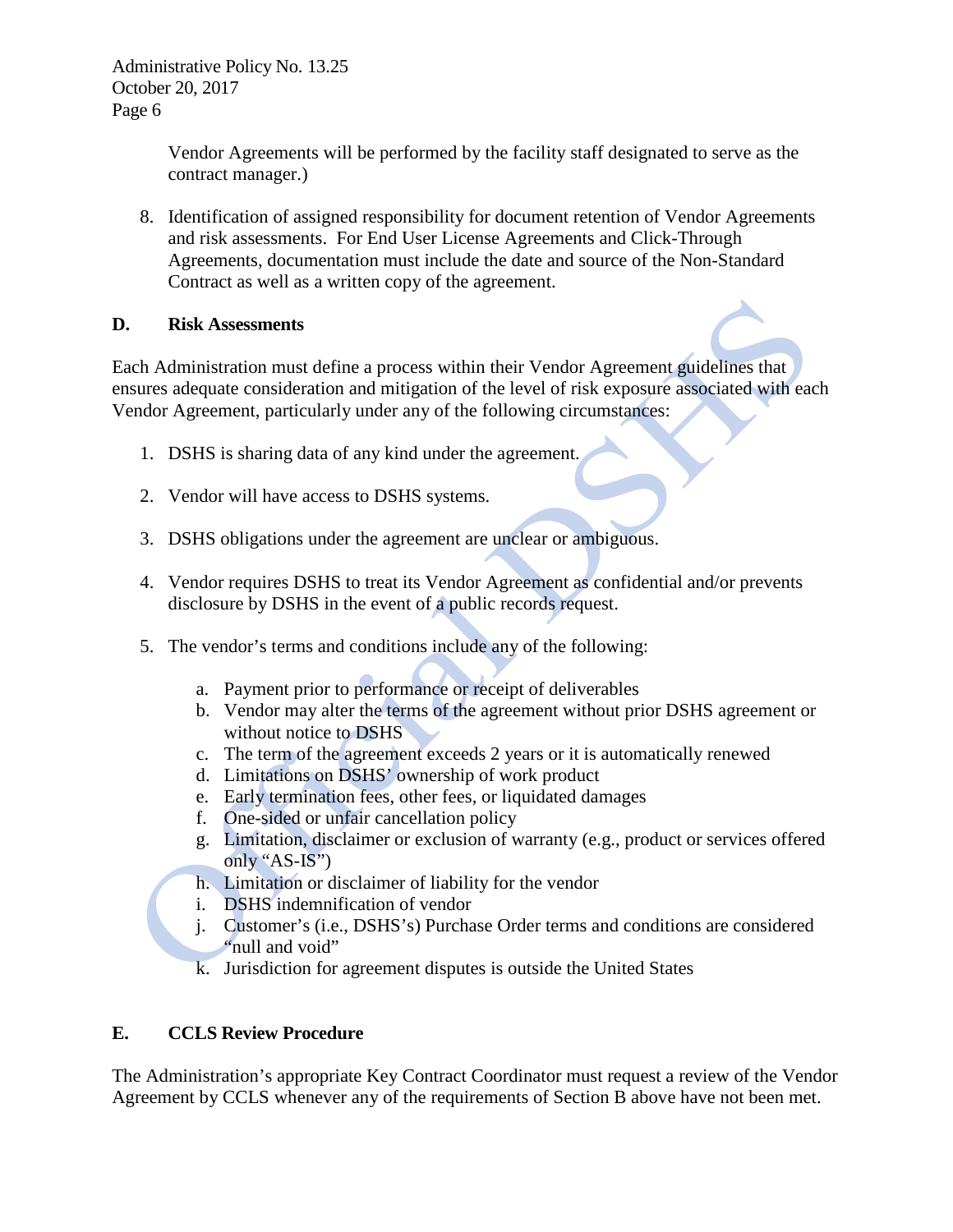To request review by CCLS, the Administration must complete Section 1 of the [CCLS Vendor](http://one.dshs.wa.lcl/FS/OSS/CCS/Documents/CCLS%20Vendor%20Agreement%20Form.docx)  [Agreement Review Form](http://one.dshs.wa.lcl/FS/OSS/CCS/Documents/CCLS%20Vendor%20Agreement%20Form.docx) and submit the form and Vendor Agreement via its Key Contract Coordinator to CCLS. CCLS shall review the request and the Vendor Agreement and proceed as follows:

- 1. If no major risk factors are identified, CCLS will execute the Vendor Agreement on behalf of the Administration or CIBS-Supported Facility.
- 2. If risk factors are identified, CCLS will complete Section 2 of the Vendor Agreement Review Form explaining what risks were identified and return the form to the Administration's Key Contract Coordinator.
- 3. The Administration may elect to proceed, by checking the appropriate box in Section 3 of the Vendor Agreement Review Form to indicate that it:
	- a. Accepts identified risks and wishes to enter into the agreement as written.
	- b. Has had Administration staff further negotiate language with the vendor to address or mitigate identified risks.
	- c. Has engaged its Assistant Attorney General to further negotiate with vendor to address or mitigate identified risks.
	- d. Requests CCLS contracts counsel further negotiate with vendor to address or mitigate identified risks.
- 4. The Division Director, or, in the case of CIBS-Supported Facilities, the Chief Executive Officer, Superintendent or other designated executive management, must sign the Vendor Agreement Review Form indicating approval of the Administration's decision. The Administration will then return to CCLS the signed form and, when applicable, a copy of the revised terms agreed to by the vendor after negotiation.
- 5. CCLS will proceed according to the Administration's election. However, CCLS will not execute any Vendor Agreement containing terms or conditions that violate federal or state law, or DSHS or Department of Enterprise Services policies, procedures or guidelines.
- 6. CCLS will enter the Vendor Agreement records into the ACD for Vendor Agreements signed by CCLS. Administration staff will remain responsible for monitoring and documenting their monitoring of the Administration's Vendor Agreements in accordance with [Administrative Policy 13.11.](http://one.dshs.wa.lcl/Policies/Administrative/DSHS-AP-13-11.pdf)

# **F. Saving Vendor Agreements in the ACD**

1. All Vendor Agreements must be recorded in and saved to the Agency Contracts Database. Administrations must follow the [CCLS Process for Recording Vendor](http://one.dshs.wa.lcl/FS/OSS/CCS/ACD/Documents/OutsideVendorAgreementProcess_ACD_5-31-2016.docx)